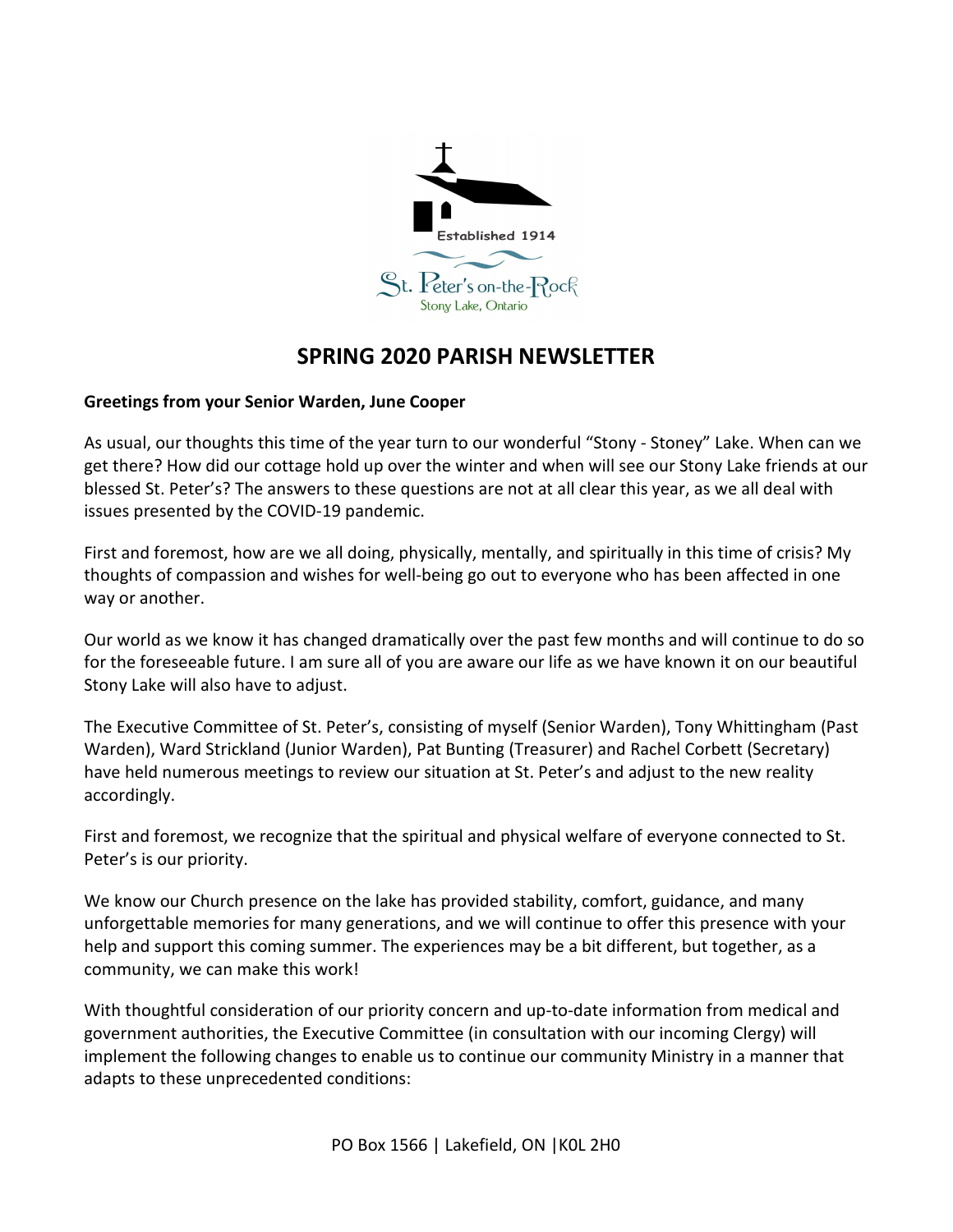It is with great sadness we have decided the Church building itself will remain closed for the entire summer. We cannot, in good conscience, open the doors to any situation that could spread the virus. Social distancing is a must!

Carol Corner, our Vestry member in charge of weddings, has contacted the families that would have been affected by the closure of the Church and we are pleased to say that two of the weddings planned for 2020 have already rebooked for Summer 2021. Thank you, Carol, for taking on such a difficult task.

There were no baptisms yet booked for this summer, and clearly, there will be no baptisms in 2020.

We know our Church on the Rock is a beacon of hope for our lake community, so we will continue to allow the property to remain a quiet retreat to visit when needed. We will dress her up in all her glory! Docks will be installed, flowers will be in the planters, benches will be available for rest, and our Centenary Gardens will be maintained.

Spring clean-up will be organized by our Property Manager, Nathan Chambers, in a manner that will adhere to social distancing. He will be assigning and leading a small crew that will be able to get the task done for July 1<sup>st</sup> weekend. The clergy cottage refurbishment, due to be completed this year, will be put on hold until next year. Cleaning of clergy cottage will be done by professionals.

Although our physical Church structure will be closed our Ministry will be available to all! The property will be available for a quiet respite for everyone provided social distancing is observed.

We have contacted our priests, Major the Rev. Canon Don Aitchison and Rev. Matthew McMillan, who served our church so wonderfully last summer. Both have expressed enthusiasm to once again serve the community of St. Peter's. Rev. Don has expressed his desire to return for July, pending a request that he be called to fulfill military obligations during this pandemic. Rev. Matt has agreed to return for the month of August, along with his family.

We are currently exploring options to bring the church Ministry to our members without the worry of spreading the virus. Virtual Sunday service, and sermons from the dock while we remain in our boats are some ideas that have been considered. Rev. Don and Rev. Matt would also be open to providing one-on-one support and Ministry as appropriate. Betsy Mc Gregor, our enthusiastic Sunday School leader, has reached out to me regarding setting up a virtual Sunday School for children.

We will continue to uphold our financial obligations and the outreach programs we have in place in our community. The Lakefield Food Bank donation will be honoured along with our support for Camp Kawartha. Expense commitments associated with keeping the church functioning such as insurance, electricity, property taxes, marina fees, etc. will all be paid. Normal salaries and honoraria to our two Priests, Music Director and Sexton will be honoured.

Our Music Scholars program, under the guidance of Bern Kelly and generously supported by Don Walter, will be put on hold for this season. The winner of last year's scholarship, Arianna Kloosterman, will return to us for a performance in the summer of 2021.